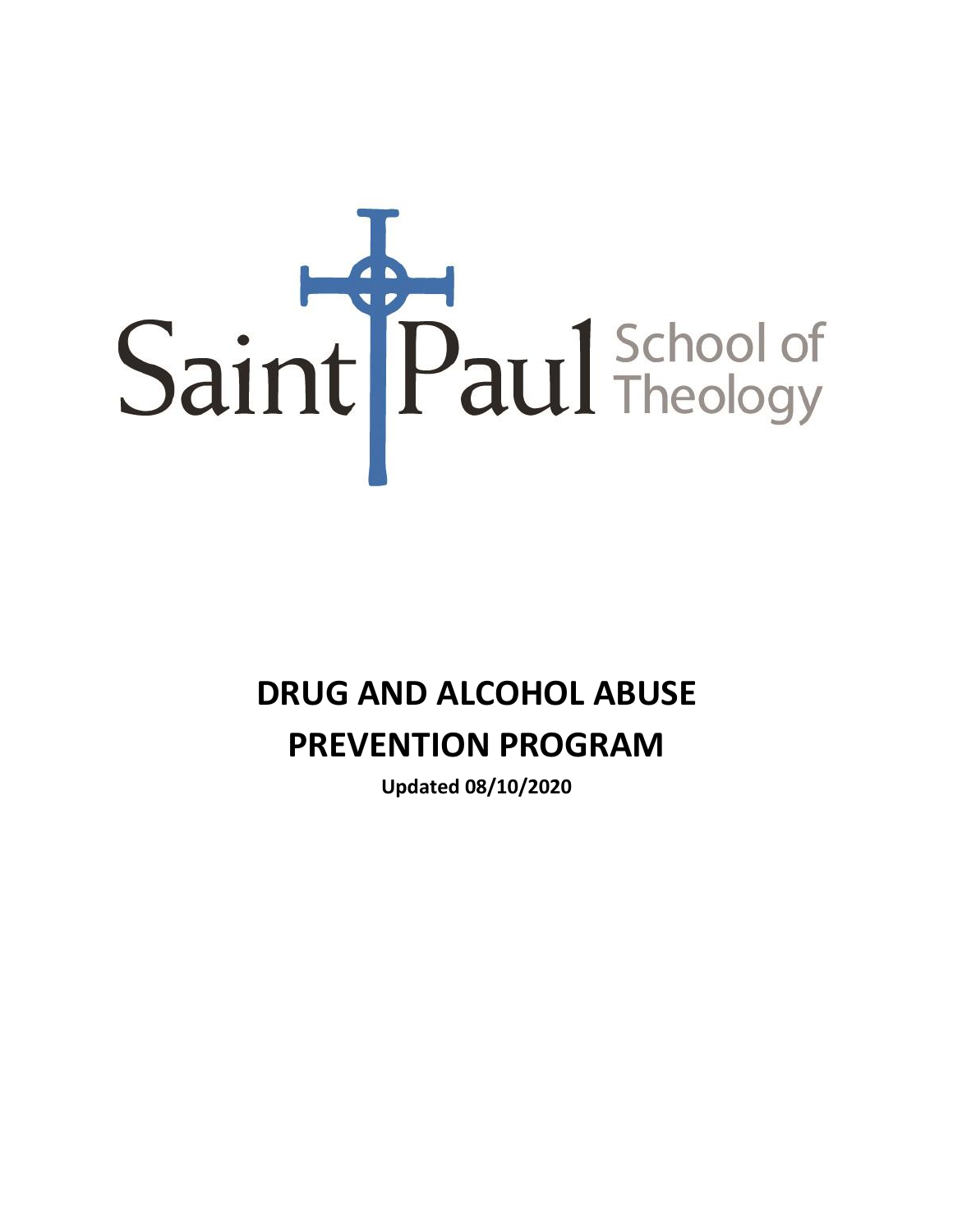# **Table of Contents**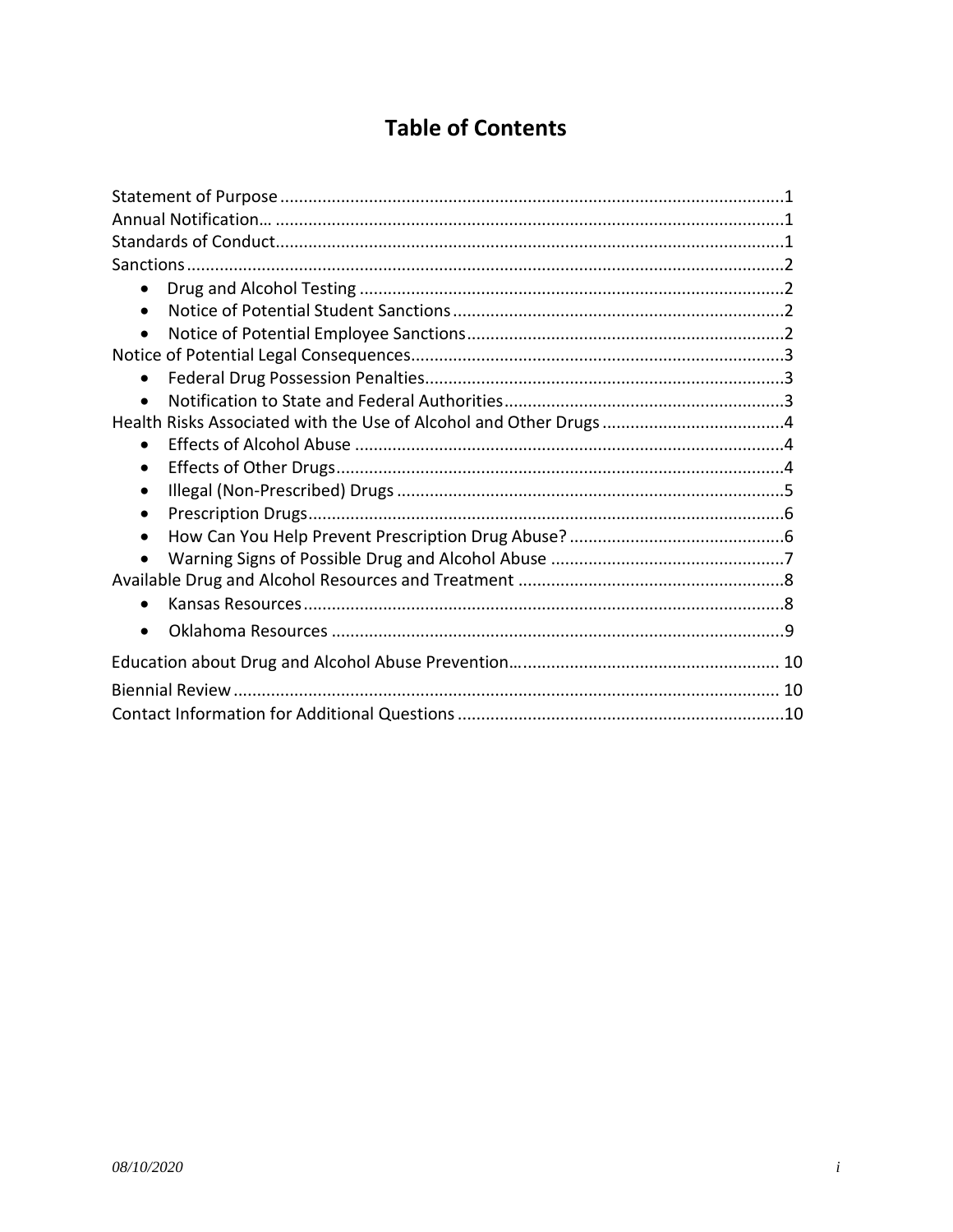# <span id="page-2-0"></span>**Statement of Purpose**

Saint Paul School of Theology (SPST) seeks to maintain a safe and healthy environment for all persons. The following Drug and Alcohol Abuse Prevention Program (DAAPP) will assist in Saint Paul's commitment to maintaining an alcohol and drug free campus. All institutions of higher education are required to create a drug and alcohol abuse prevention program that will:

- 1. Annually notify each employee and student of standards of conduct; a description of appropriate sanctions for violation of federal, state, and local law and campus policy; a description of health risk associated with alcohol and other drug use; and a list of available treatment programs.
- 2. Develop a sound method of distributing annual notification information to every student and staff member each year.
- 3. Prepare a biennial report on the effectiveness of its DAAPP and the consistency of sanction enforcement.

SPST encourages students and employees to pursue spiritual, physical, and emotional health. The following DAAPP is intended not only to meet this federal requirement but also make all members of the Saint Paul community aware of Saint Paul's expectations in regard to alcohol and drugs, encourage abstinence, and assist anyone struggling with these harmfulsubstances.

# <span id="page-2-1"></span>**Annual Notification**

Saint Paul will notify all students and employees through SPST email accounts of this DAAPP during each fall semester and no later than October  $1<sup>st</sup>$  of each year. Because all students (including applicants) and staff members are provided a SPST issued email account and are expected to access SPST email on a regular basis, providing the DAAPP through email is the most efficient, effective, and all-inclusive method of communication. In addition, new employees and entering students will be provided a copy of the program during or following their new employee or student orientation. The full program is also available on SPST's Consumer Information page at:

<https://www.spst.edu/consumer-information/>

and may be viewed online at any time by students, staff, faculty, prospective students, and the general public.

# <span id="page-2-2"></span>**Standards of Conduct**

The Drug-Free Schools and Communities Act Amendment of 1989 is a federal law, which requires all educational institutions to have and make available a clear policy regarding illegal drugs.

The well-being of its students and employees and creation of an optimal learning environment are fundamental priorities for SPST.

Saint Paul's commitment to this standard is firm and it will take actions to maintain a safe and healthy educational environment, therefore SPST prohibits the unlawful distribution, possession, or use of controlled substances, illegal or illicit drugs, or alcohol by students or employees, on seminary property (defined as the campuses of Kansas and Oklahoma), as a part of seminary activities, or in any way related to seminary employment or programs. Alcohol is excluded from any official function of the seminary.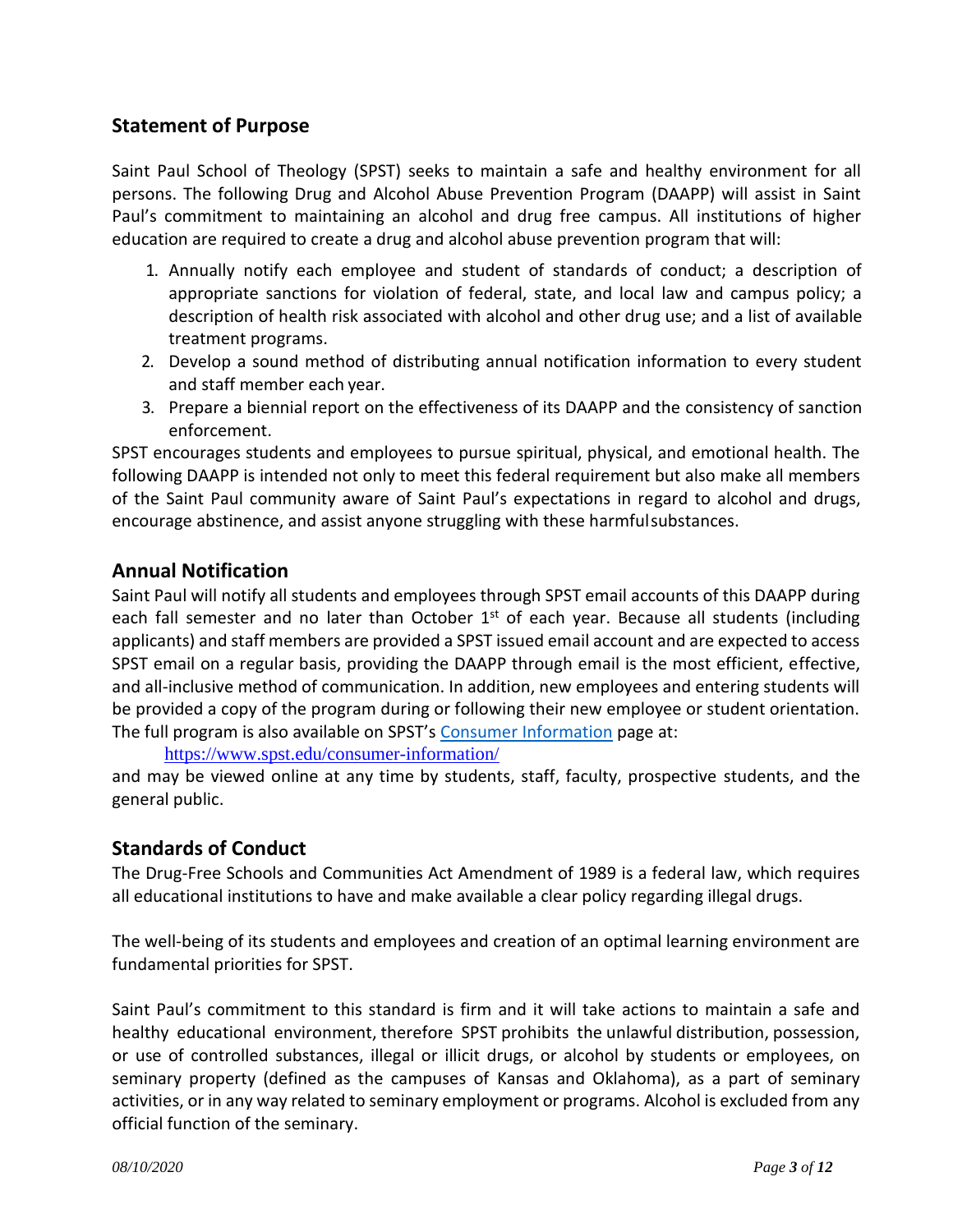# <span id="page-3-0"></span>**Sanctions**

Any student or employee who violates the position of SPST in regard to the unlawful distribution, possession, or use of controlled substances, illegal or illicit drugs, or alcohol is subject to disciplinary action as detailed within this document.

#### <span id="page-3-1"></span>**Drug and Alcohol Testing**

Saint Paul may require any student or employee, who is reasonably suspected of drug use, to undergo drug testing. Drug and alcohol tests may be administered under the following conditions:

- If the employee or student exhibits conduct that would cause a reasonable person to believe that the employee or student is under the influence of drugs or alcohol;
- If the employee demonstrates a level of job performance which suggests a drug or alcohol problem

An independent, professional laboratory will be used to test for the presence of controlled substances and alcohol when testing is necessary. Termination of employment or enrollment may occur as a result of a violation of any provision of this policy.

#### <span id="page-3-2"></span>**Notice of Potential Student Sanctions**

Any student who violates the provisions of this program is subject to disciplinary action, which may include termination of enrollment. The policies and procedures by which disciplinary action will be carried out are detailed under the *Policy on Student Conduct and Status of Enrollment* in the current Student Handbook. Students receiving sanctions requiring treatment may use any other certified program. In any case, a student must provide proof of treatment before consideration is given to his or her reinstatement.

#### <span id="page-3-3"></span>**Notice of Potential Employee Sanctions**

Any employee who violates the provisions of this program is subject to disciplinary action, which may include termination of employment.

Each employee of the seminary, as a condition of employment, will agree to abide by the provisions of this regulation and all applicable conditions of the Drug-Free Schools and Communities Act Amendments of 1989, and will notify the institution of any criminal drug statute conviction for a violation occurring in the workplace no later than five working days after such conviction.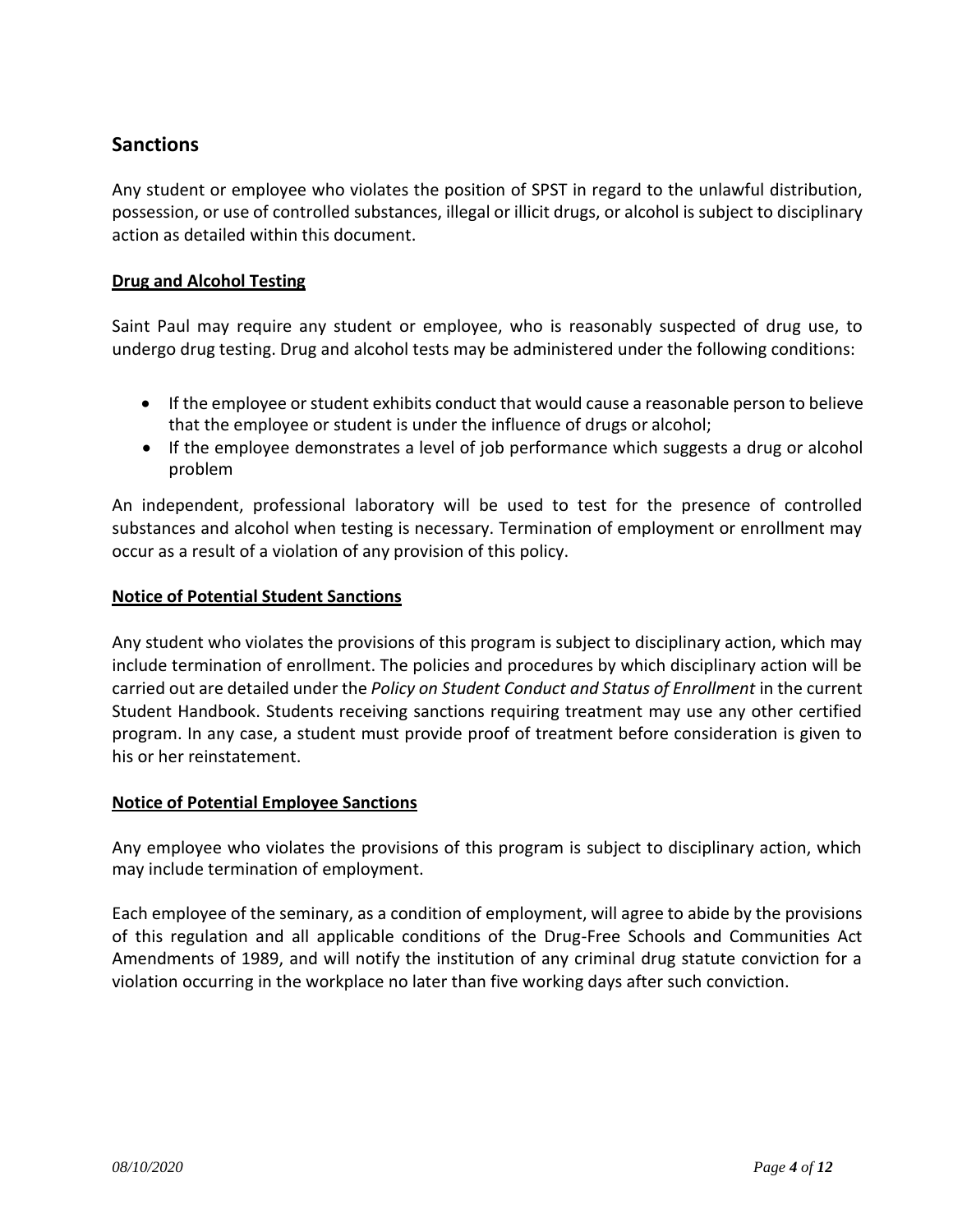# <span id="page-4-0"></span>**Notice of Potential Legal Consequences**

Apart and distinct from Seminary policies, employees and students who engage in the unlawful use, possession, or distribution of controlled substances, illicit or illegal drugs, or alcohol are subject to sanctions under local and municipal ordinances, Kansas statutes, Oklahoma statutes, the United States code, or other applicable local, state, and federal laws. Such sanctions could include, without limitation, fines and imprisonment.

Federal law prohibits possession, use, distribution, manufacture, or dispensing of controlled substances. The ultimate punishment for drug crimes generally depends on the quantity, classification, and purpose of possession of the drug. The most serious drug crimes are producing, manufacturing, or selling illegal drugs.

#### <span id="page-4-1"></span>**Federal Drug Possession Penalties**

*Note: Federal charges are not applicable unless multi-state trafficking is involved.*

- First violation: a minimum fine of \$1,000 but no more than \$100,000, and a maximum jail term of one year.
- Second violation: a minimum fine of \$2,500 but not more than \$250,000, and/or minimum jail term of 15 days but not more than two years.
- Third or subsequent violation: a minimum fine of \$5,000 but not more than \$250,000 and/or a minimum jail term of 90 days but not more than three years.
- Federal penalties have special sentencing provisions for the possession of crack cocaine: a maximum fine of \$250,000 and/or a minimum jail term of five years but not more than 20 years, if it is a first conviction and the amount of crack cocaine possessed exceeds 5 grams: second crack cocaine conviction, and the amount possessed exceeds 3 gram; third conviction and the amount possessed exceeds 1 gram.

#### <span id="page-4-2"></span>**Notification to State and Federal Authorities**

Saint Paul may refer individuals, whether employees, students, or visitor to applicable local, state, or federal law enforcement authorities for prosecution. Any employee or student convicted under a criminal drug statute for a violation occurring on campus must notify Human Resources (HR) or Campus Security Authority (CSA) within five working days of the conviction. Within ten working days, SPST is required to notify the Department of Education of the disciplinary action. Within thirty days, Saint Paul will take appropriate disciplinary action.

A student, who is convicted of a state or federal offense involving the possession or sale of an illegal drug that occurred while the student is enrolled in school and receiving Title IV aid, is not eligible for Title IV funds. A borrower's eligibility is based on the student's self-certification on the Free Application for Federal Student Aid (FAFSA). Convictions that are reversed, set aside, or removed from the student's record, or a determination arising from a juvenile court proceeding do not affect eligibility and do not need to be reported by the student.

*08/10/2020 Page 5 of 12* Any employee convicted under a criminal drug statute for a violation occurring on campus must notify HR within five working days of the conviction. Within thirty days, Saint Paul will take appropriate disciplinary action.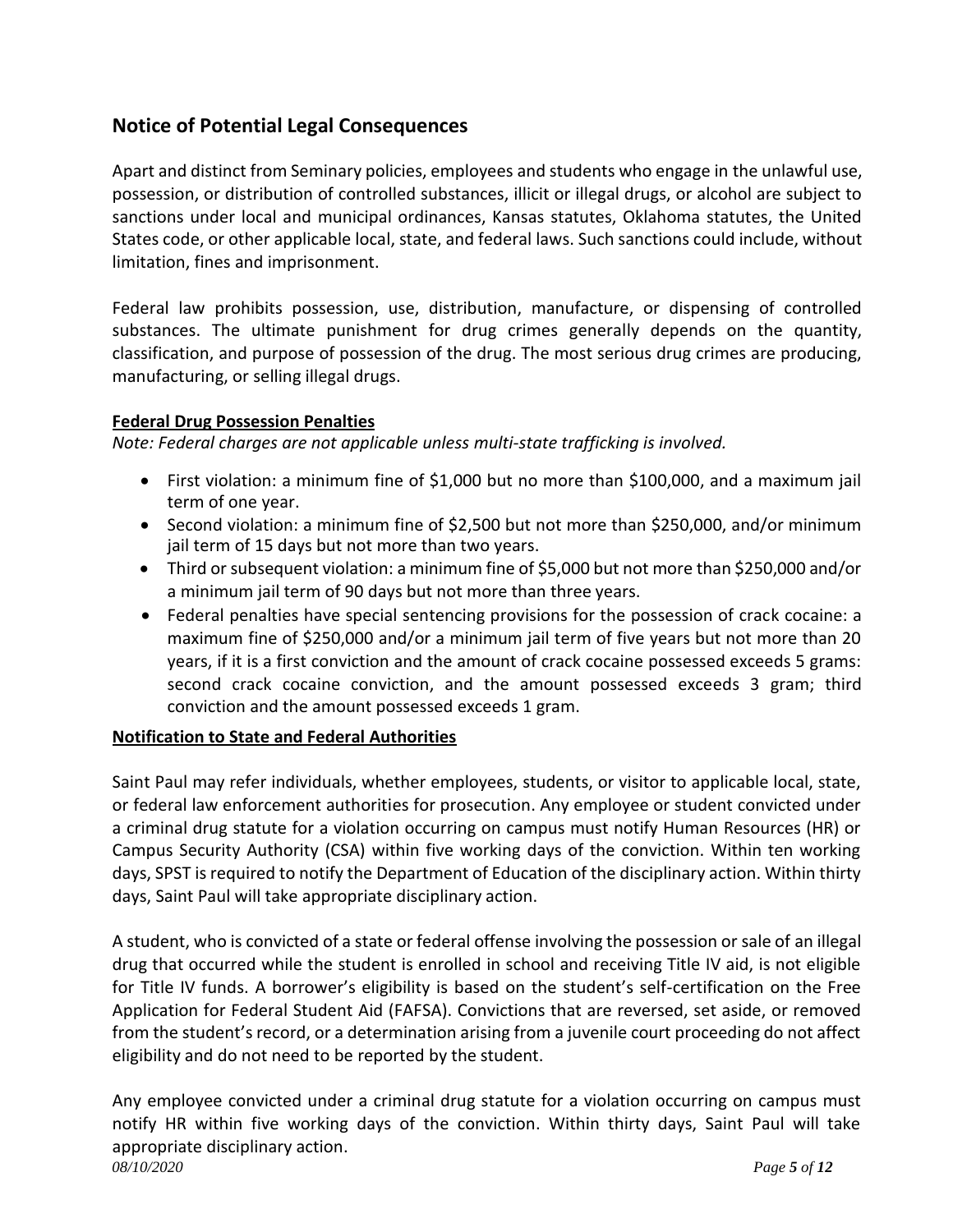# <span id="page-5-0"></span>**Health Risks Associated with the Use of Alcohol and Other Drugs**

The use, misuse, and abuse of illicit or illegal drugs and alcohol can lead to or result in a variety of health risks. Whether the drug of choice is alcohol, marijuana, a prescription drug, or cocaine, the habit can lead to a change in work habits, too. Some people may believe that drugs are harmless or even helpful. The truth is that drugs can have very serious, long-term physical and emotional health effects. And if drugs are mixed, the impact is even more detrimental. The following is a partial list of drugs and some of the consequences of their use. Only some of the known health risks are covered, and not all legal or illegal drugs are included.

#### <span id="page-5-1"></span>**Effects of Alcohol Abuse**

*Acute:* Alcohol consumption causes a number of marked changes in behavior. Even low doses significantly impair the judgment and coordination required to drive a car safely, increasing the risk that the driver will be involved in an accident. Motor vehicle and other types of accidents are the leading cause of death among individuals aged fifteen to twenty-four years. Most are related to drinking and driving. Poor decisions and aggressive acts such as sexual assault are almost always associated with alcohol use. Studies suggest that low to moderate levels of alcohol also increase the incidence of a variety of aggressive acts, including spouse and child abuse.

*Moderate to high doses of alcohol cause marked impairments in higher mental functions, severely altering a person's ability to problem solve, to process information and to remember information.*  Very high doses cause respiratory depression and death. If combined with other depressants of the central nervous system such as benzodiazepines, much lower doses of alcohol will produce the effects just described.

*Chronic:* Repeated, long-term use of alcohol can lead to physical dependence. Sudden cessation of alcohol intake in chronic users is likely to produce withdrawal symptoms, including severe anxiety, tremors, hallucinations, and seizures. Alcohol withdrawal can be life-threatening. Long-term consumption of large quantities of alcohol, particularly when combined with poor nutrition, can also lead to permanent damage to vital organs such as the brain and the liver. Some studies suggest that brain cells are actually permanently lost (killed) by high levels of alcohol.

Women who drink alcohol during pregnancy may give birth to infants with fetal alcohol syndrome. These infants may have abnormalities such as deficits in impulse control, and impaired concentrating, affecting academic performance, and be at risk for irreversible physical abnormalities and mental retardation. In addition, research indicates that children of alcoholic parents are at greater risk than other youngsters of becoming alcoholics.

#### <span id="page-5-2"></span>**Effects of Other Drugs**

The National Institute on Drug Abuse website at [http://www.drugabuse.gov/ f](http://www.drugabuse.gov/)eatures a page on the health effects of a number of drugs. To assist the public in keeping current on drug related issues, the NIDA website also features a page on emerging drugs.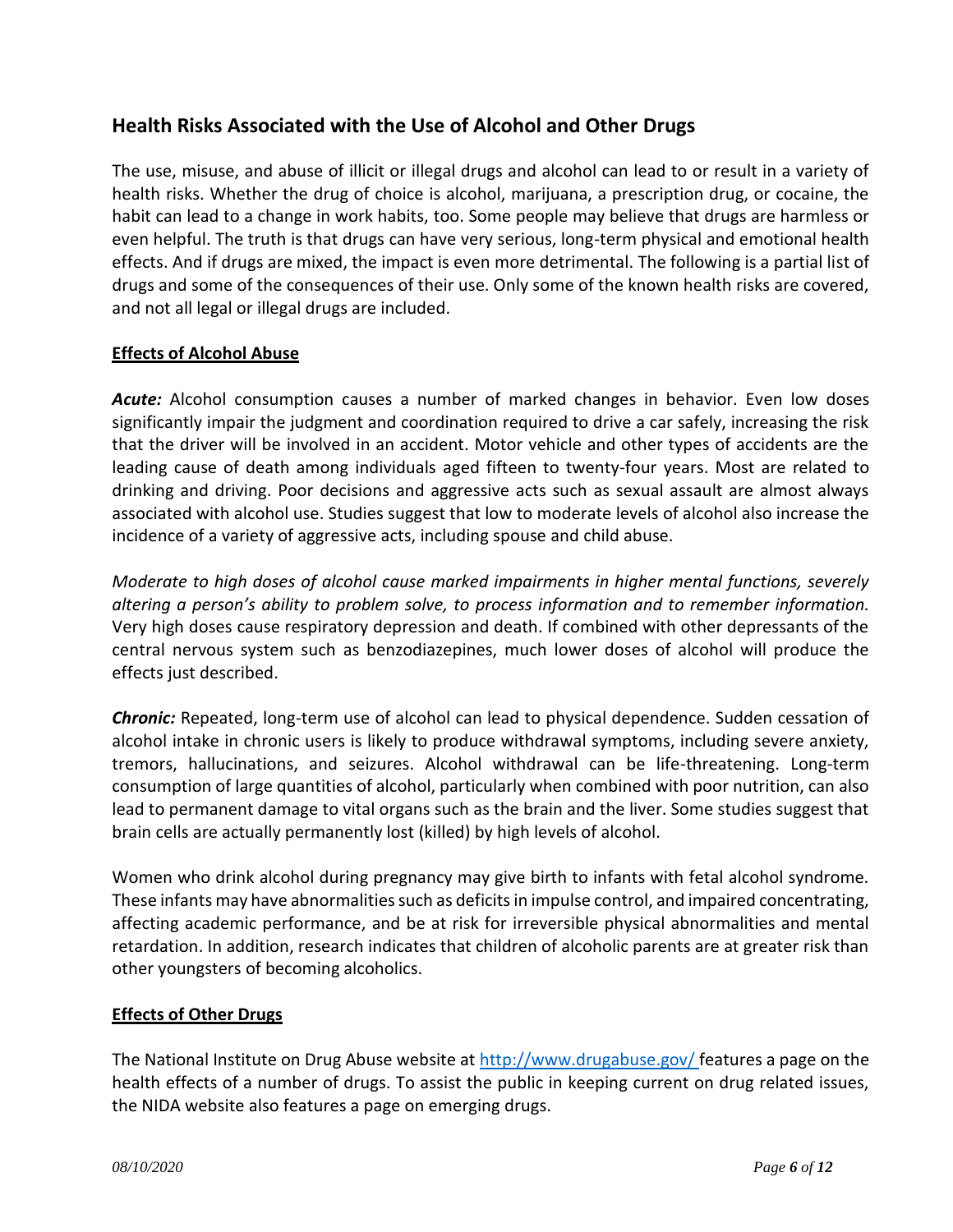#### <span id="page-6-0"></span>**Illegal (Non-Prescribed) Drugs**

*Marijuana:* Marijuana and related compounds are usually used for their "relaxation" effects or to produce an altered sense of reality, a "high." In higher doses, marijuana can increase anxiety due to interaction with brain receptors for cannabis. Marijuana is usually smoked, and like tobacco, it is very toxic to the lungs. There is evidence that early use of marijuana puts the user at increased risk for development of major psychiatric disorders that may include psychosis, altering the lives of individuals significantly. This is a risk that cannot be predicted in advance for individual brains. Chronic use may negatively affect motivation to learn, or to engage in usual activities. Disorders of memory (loss) and of mood often occur in chronic users.

**Herbal Incense, Chaos, and Spice (Synthetic Cannabis/Marijuana-like):** These products can be dangerous and produce a psychotic-like reaction with hallucinations.

*Cocaine (stimulant):* Cocaine, crack, and related forms are usually used for stimulation and to produce a sense of euphoria. All forms of cocaine are highly addictive, producing a habit that is extremely difficult to stop. In some individuals, cocaine may produce fatal cardiac rhythm disturbances. Cocaine use affects the dopamine system of the brain and can lead to severe mood dysregulation and at times psychotic level of thinking. This can result in dangerous behavior leading to safety risks for both the user and others in the environment. Chronic cocaine use negatively affects concentration and memory.

*Amphetamines (stimulants):* Amphetamines, and their new derivatives "crystal," "ice," and Ecstasy, are used for stimulation. These compounds are very addictive and may produce psychotic andviolent behaviors.

**Ecstasy and "Molly"** (possibly a purer form of ecstasy) or **MDMA** is a drug of the phenethylamine and amphetamine class. Both drugs are used to induce euphoria, diminish anxiety, and possibly increase a sense of intimacy. These drugs can cause fatal cardiac arrhythmias or lead to severe mood dysregulation and psychosis.

**Bath salts (Purple Wave, Vanilla Sky, or Bliss):** These synthetic powder products contain various amphetamine-like chemicals. Many side effects have been reported varying from agitation, high blood pressure, increased pulse, chest pain, to hallucinations, and suicide.

*LSD and PCP (hallucinogens):* These chemicals are used to produce "altered states" to escape reality. In changing perceptions, these drugs can result in very poor decision-making, which can lead to accident or death. They can cause psychosis in some individuals. PCP is notable for the effects on mood, potentially leading to severe agitation and aggression. Individuals with a PCP psychosis can be aggressive and full of rage, increasing risk of danger both to the individual and those in the environment. The negative effects of PCP may continue after the drug is out of the system.

*08/10/2020 Page 7 of 12 Heroin (narcotics):* These are among some of the most addictive substances known. They produce a high or euphoria. Withdrawal can produce seizures or even coma. Overdose is common and can result in death. Needle-drug users are in a high-risk group for infection with human immunodeficiency virus, the precursor of AIDS.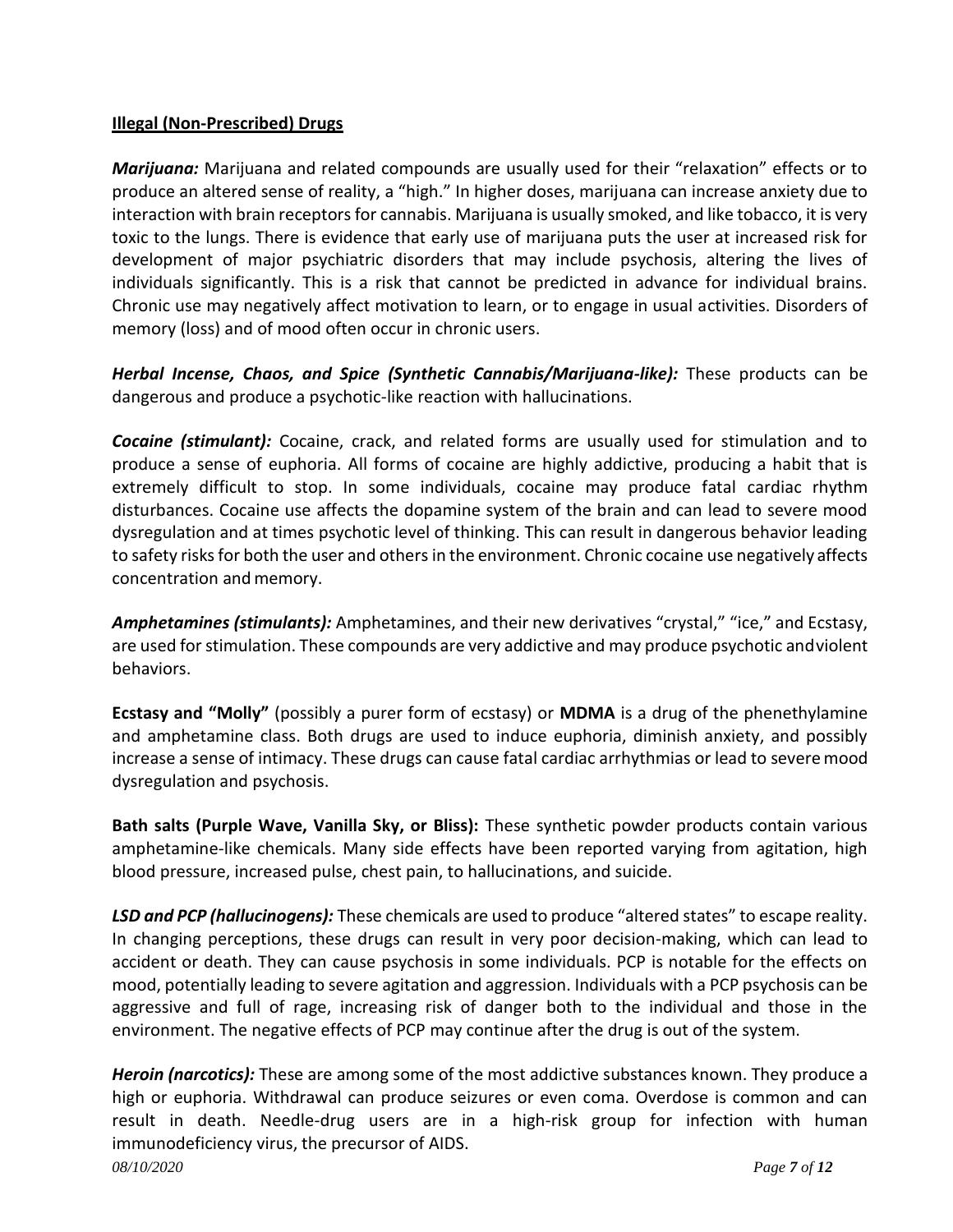#### <span id="page-7-0"></span>**Prescription Drugs**

Many medications and prescribed drugs have the potential for abuse. Those listed below are some of the most abused, addictive, and dangerous.

*Adderall, Concerta, Ritalin,* etc. are stimulants and controlled by the Drug Enforcement Agency (DEA). These drugs are often prescribed for students who have been diagnosed with Attention Deficit Disorder (ADD) or ADHD. They are, however, used by some individuals who have do not have ADHD to increase alertness or recreationally for a "high." Studies do not show improved academic performance when these stimulants are taken by students without ADHD. The risk from misuse of these drugs ranges from lack of sleep and weight loss to the more severe risk of psychosis with severely disorganized thinking. Individuals who develop psychosis have very poor insight and judgment and so continue to use the drugs in excess. For individuals abusing these stimulants, abrupt withdrawal may lead to significant mood changes including severe depression with a risk of selfharm.

*Codeine, Hydrocodone (Lortab and Vicodin), and Oxycodone (Percocet and OxyContin)* are medications that are prescribed for severe pain. All these drugs can be addictive and may be abused for feeling anxious, sedation, falling asleep, or to get a "buzz" or "high." Addiction to pain medications is common and withdrawal can be very difficult to manage.

*Xanax, Valium, and other benzodiazepine* drugs are prescribed for acute anxiety and panic attacks. Use of all benzodiazepine compounds can lead to psychological and physiological dependence. Symptoms associated with withdrawal from these drugs can be severe and include seizures. **Barbiturates** are also sedative medications that can be addictive. Barbiturates are no longer commonly prescribed but are potentially addictive. As with all sedatives, withdrawal symptoms can be dangerous and severe. Combination of these drugs with other central nervous system depressants can be dangerous.

#### <span id="page-7-1"></span>**How can you help prevent prescription drug abuse?**

- Ask your doctor or pharmacist about your medication, especially if you are unsure about its effects.
- Keep your doctor informed about all medications you are taking, including over-thecounter medications.
- Read the information your pharmacist provides before starting to take medications.
- Take your medication(s) as prescribed.
- Keep all prescription medications secured at all times and properly dispose of any unused medications.
- Do not share your medications with others, or consume medications prescribed for others.

If you have concerns or questions regarding the use and/or abuse of these prescription medications or others, ask for professional advice.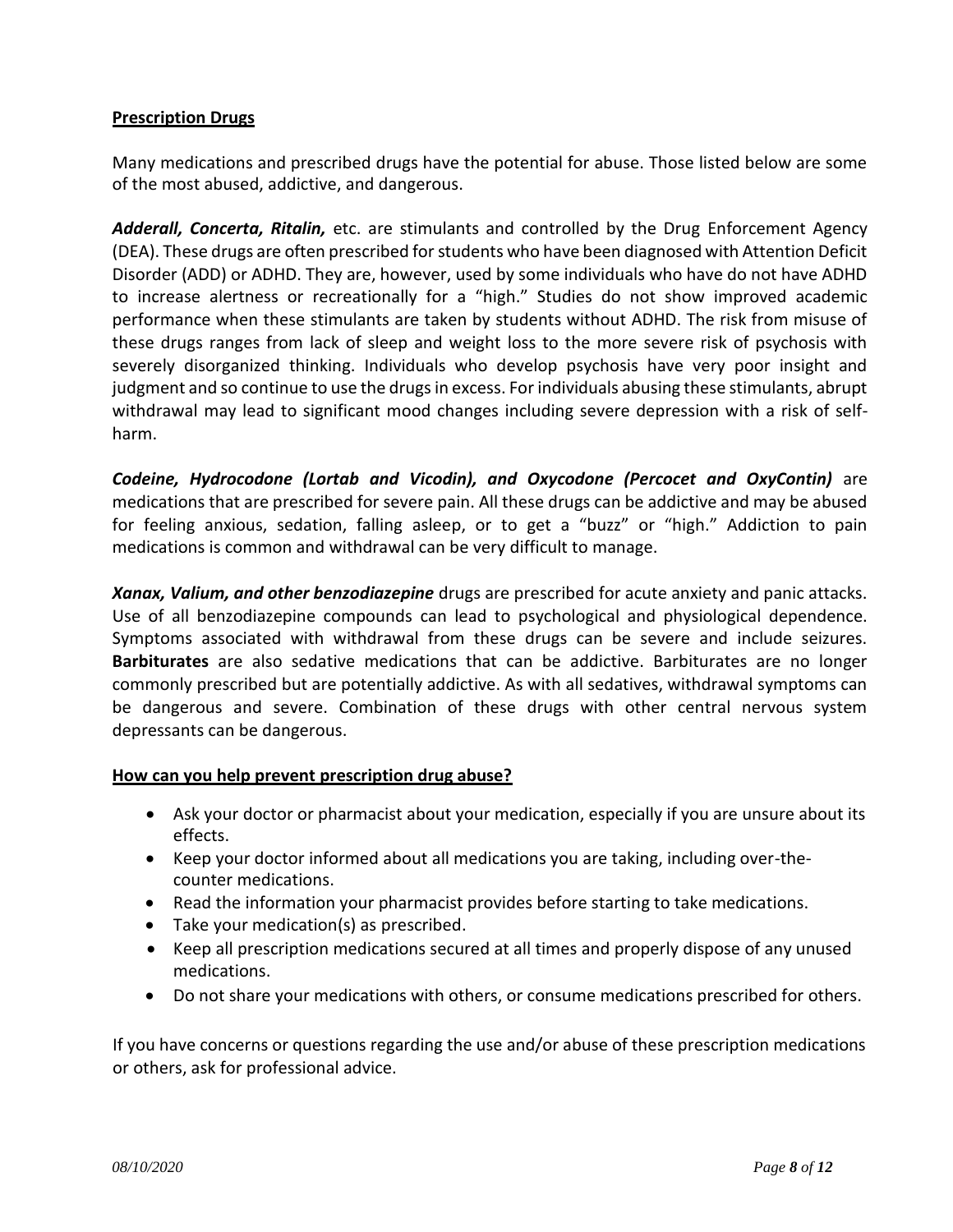#### <span id="page-8-0"></span>**Warning Signs of Possible Drug and Alcohol Abuse**

- Withdrawal from social situations
- Increased boredom or drowsiness
- Change in personal appearance (increasingly unkempt or sloppy)
- Change in friends
- Easily discouraged; defeatist attitude
- Low frustration tolerance (outbursts)
- Violent behavior and vandalism
- Terse replies to questions or conversation
- Sad or forlorn expression
- Lying
- Poor classroomattendance
- Dropping grades or poor work
- Apathy or loss of interest
- Change in sleep pattern ranging from excessive sleep to inability to sleep
- Frequent excuses for absences from plannedactivities

When such signs appear in friends…

#### **DO:**

- Express your concern and caring
- Be ready to listen
- Communicate your desire to help
- Make concrete suggestions as to where the student can find help or how he or she might cope with a given problem
- Try to get the student to seek professional help
- Ask for assistance from campus resources
- Be persistent
- Understand the definition of friendship to include making difficult decisions that may anger your friends

#### **DON'T:**

- Take the situation lightly or as a joke
- Be offended if the student tries to "put you off"
- Take "I don't have a problem" as ananswer
- Try to handle the student alone ask for assistance
- Lecture about right and wrong
- Promote guilt feelings about grades or anything else
- Gossip: speak of it only to those who can help
- Excuse behavior because "everybody doesit"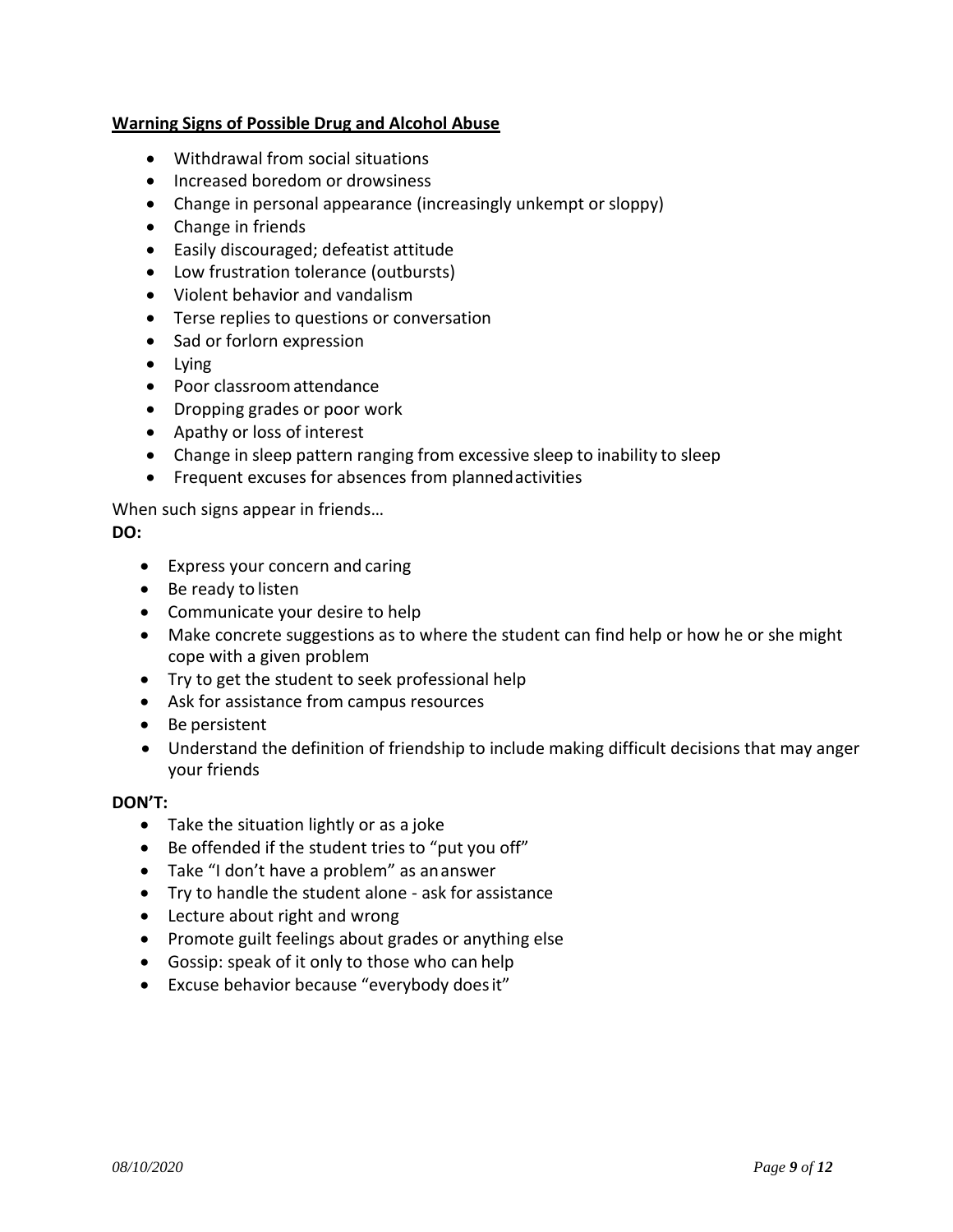# <span id="page-9-0"></span>**Available Drug and Alcohol Resources and Treatment**

Saint Paul does not provide drug and alcohol counseling or treatment. Students and employees with substance abuse problems are encouraged, and, in some cases, may be required to use the services of appropriate off-campus resources.

*Note:* This list does not represent an endorsement or recommendation of programs or organizations by SPST. Program or organization choice is solely the individual's responsibility.

#### **KANSAS**

**Heartland Regional Alcohol & Drug Assessment Center** 913-789-0951or 1-800-281-0029 5500 Buena Vista, Roeland Park, KS 66205 [www.hradac.com](http://www.hradac.com/) [info@hradac.com](mailto:info@hradac.com)

**Kansas City Drug Treatment Centers** 913-549-5258 2300 Main St, Ste 900 #34, Kansas City, KS

**Drug Treatment & Alcohol Treatment** (24 Hour Detox) 913-693-0332 550 Nebraska Ave, Kansas City, KS

**Immediate Treatment Centers in Kansas and Missouri** (Open 24/7) 888-995-6394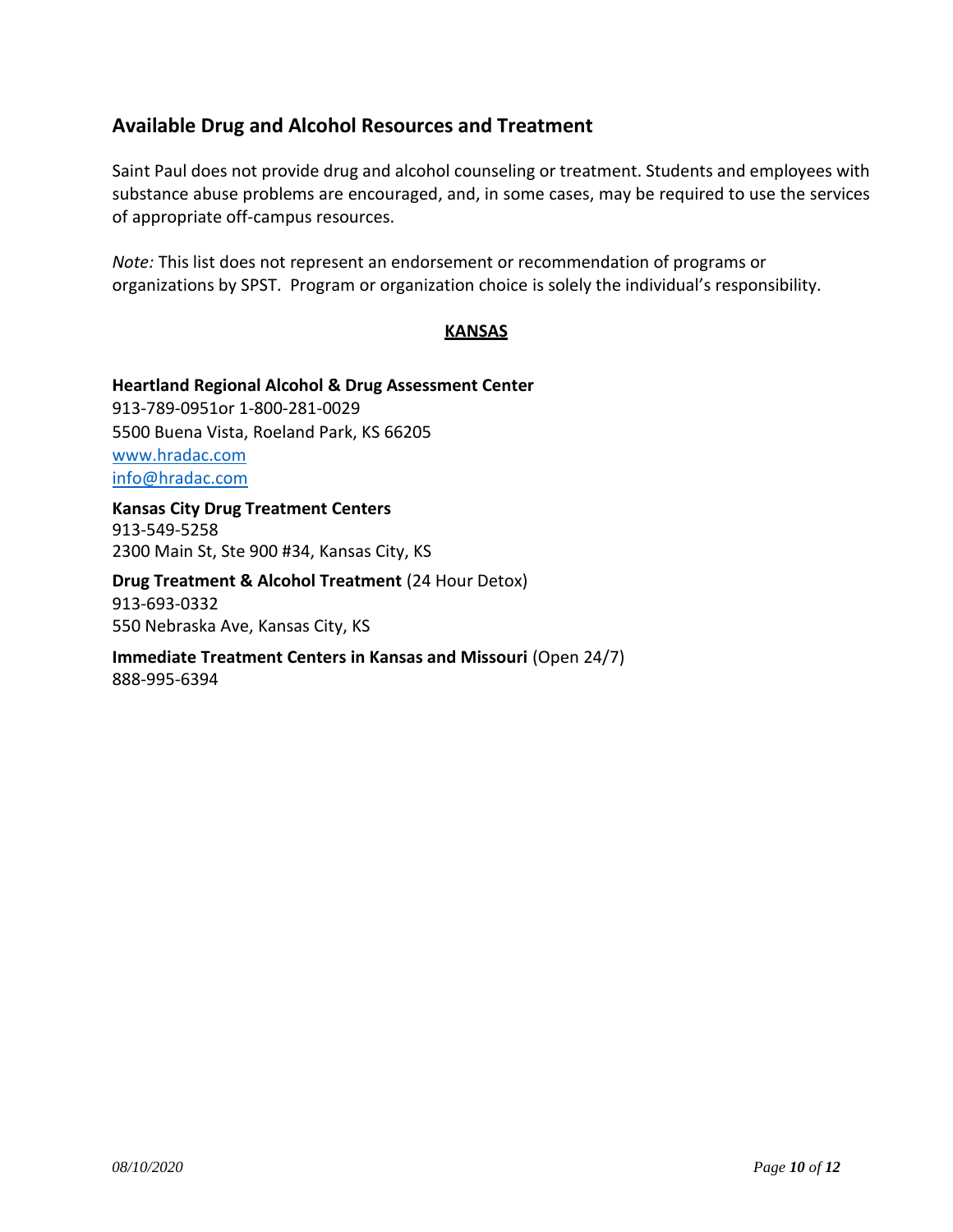#### **OKLAHOMA**

**Reachout Hotline Oklahoma Alcoholics Anonymous** 1-800-522-9054 [http://www.aaoklahoma.org](http://www.aaoklahoma.org/)

**Norman Alcohol and Drug Treatment Center** [405-573-6624](http://www.aaoklahoma.org/) Norman, OK 73070

**Oklahoma County Crisis Intervention Center** 405-522-8100 or 1-800-522-9054 1200 NE 13<sup>th</sup> St, Oklahoma City, OK 73152

#### **A Chance to Change**

405-840-9000 5228 Classen Cir, Oklahoma City, OK

#### **Catalyst Behavioral Services** (Inpatient and Outpatient)

405-232-9804 3033 N Walnut Ave, Oklahoma City, OK

#### **Jordan's Crossing, Inc.** (Inpatient & Outpatient; Inpatient females only) 405-604-9644 301 SW 74<sup>th</sup>, Oklahoma City, OK

**North Care Center** 405-858-2700

4436 NW 50<sup>th</sup>, Oklahoma City, OK

# **Quapaw Counseling Services**

405-672-3033 1301 SE 59<sup>th</sup> St, Oklahoma City, OK

#### **The Referral Center** (Medical Detox) 405-525-2525

1215 NW 25<sup>th</sup> St, Oklahoma City, OK

#### **Specialized Outpatient Services, Inc**. 405-810-1766

5208 N Classen Cir, Oklahoma City, OK

#### **Total Life Counseling** 405-840-7040 3000 United Founders Blvd, Ste 239, Oklahoma City, OK

#### **Valley Hope (Outpatient)** 405-946-7337 6110 NW 63rd St, Oklahoma City, OK